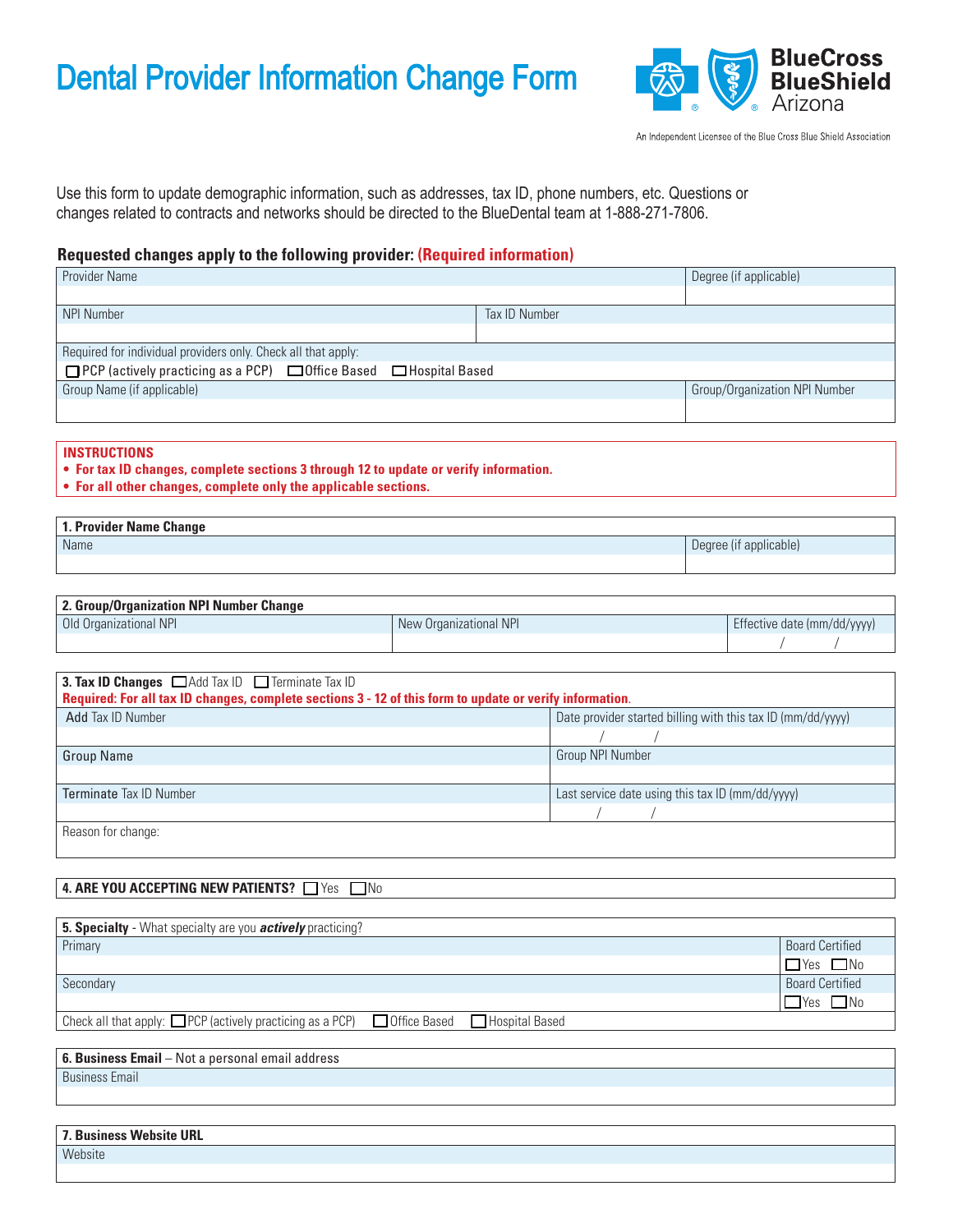#### **Important Information about Addresses**:

- Blue Cross® Blue Shield® of Arizona (BCBSAZ) sends claim payments to the provider's billing address. Unless a separate mailing address has been specified, other correspondence (including contract updates) is also sent to the billing address. An exception is medical and/or dental records requests, which are sent to the primary location address if a separate medical and/or dental records address is not specified.
- To update addresses, a signed notification from the provider (such as this form) is required and 60 days advance notice is requested to avoid delays. Please also inform the post office of any address changes that require temporary mail forwarding.
- For professional providers, the primary address must be a physical location in Arizona, where services are performed.
- For facilities/ancillary providers, you must complete a new **[contract application-information form](https://azbluedentalprovider.dominionnational.com/Provider/Login/applicationforms)** to change your primary or additional address.

| 8. Primary Address/Phone/Office Hours - Physical location where services are performed |        |        |         |  |           |          |                             |        |          |
|----------------------------------------------------------------------------------------|--------|--------|---------|--|-----------|----------|-----------------------------|--------|----------|
| <b>Street Address</b>                                                                  |        |        |         |  |           |          | Suite                       |        |          |
|                                                                                        |        |        |         |  |           |          |                             |        |          |
| City                                                                                   |        |        |         |  |           |          | State                       |        | Zip      |
|                                                                                        |        |        |         |  |           |          |                             |        |          |
| Phone<br>Fax                                                                           |        |        |         |  |           |          | Effective Date (mm/dd/yyyy) |        |          |
|                                                                                        |        |        |         |  |           |          |                             |        |          |
| Hours                                                                                  | Sunday | Monday | Tuesday |  | Wednesday | Thursday |                             | Friday | Saturday |
| <b>Start Time</b>                                                                      |        |        |         |  |           |          |                             |        |          |
| End Time                                                                               |        |        |         |  |           |          |                             |        |          |

| 9. Billing Address - Contracted provider payments will be sent to this address |       |              |                             |  |  |  |  |  |
|--------------------------------------------------------------------------------|-------|--------------|-----------------------------|--|--|--|--|--|
| <b>Street Address</b>                                                          | Suite |              |                             |  |  |  |  |  |
|                                                                                |       |              |                             |  |  |  |  |  |
| City                                                                           |       | <b>State</b> | Zip                         |  |  |  |  |  |
|                                                                                |       |              |                             |  |  |  |  |  |
| Phone                                                                          | Fax   |              | Effective Date (mm/dd/yyyy) |  |  |  |  |  |
|                                                                                |       |              |                             |  |  |  |  |  |

| 10. Mailing Address - If no mailing address is specified, correspondence will be sent to the billing address |     |              |  |     |                             |  |  |  |
|--------------------------------------------------------------------------------------------------------------|-----|--------------|--|-----|-----------------------------|--|--|--|
| <b>Street Address</b>                                                                                        |     | Suite        |  |     |                             |  |  |  |
|                                                                                                              |     |              |  |     |                             |  |  |  |
| City                                                                                                         |     | <b>State</b> |  | Zip |                             |  |  |  |
|                                                                                                              |     |              |  |     |                             |  |  |  |
| Phone                                                                                                        | Fax |              |  |     | Effective Date (mm/dd/yyyy) |  |  |  |
|                                                                                                              |     |              |  |     |                             |  |  |  |

| <b>11. Medical and/or Dental Records</b> $-$ If different than primary address |              |  |     |                             |  |  |  |  |
|--------------------------------------------------------------------------------|--------------|--|-----|-----------------------------|--|--|--|--|
| Street Address                                                                 | Suite        |  |     |                             |  |  |  |  |
|                                                                                |              |  |     |                             |  |  |  |  |
| City                                                                           | <b>State</b> |  | Zip |                             |  |  |  |  |
|                                                                                |              |  |     |                             |  |  |  |  |
| Phone                                                                          | Fax          |  |     | Effective Date (mm/dd/yyyy) |  |  |  |  |
|                                                                                |              |  |     |                             |  |  |  |  |